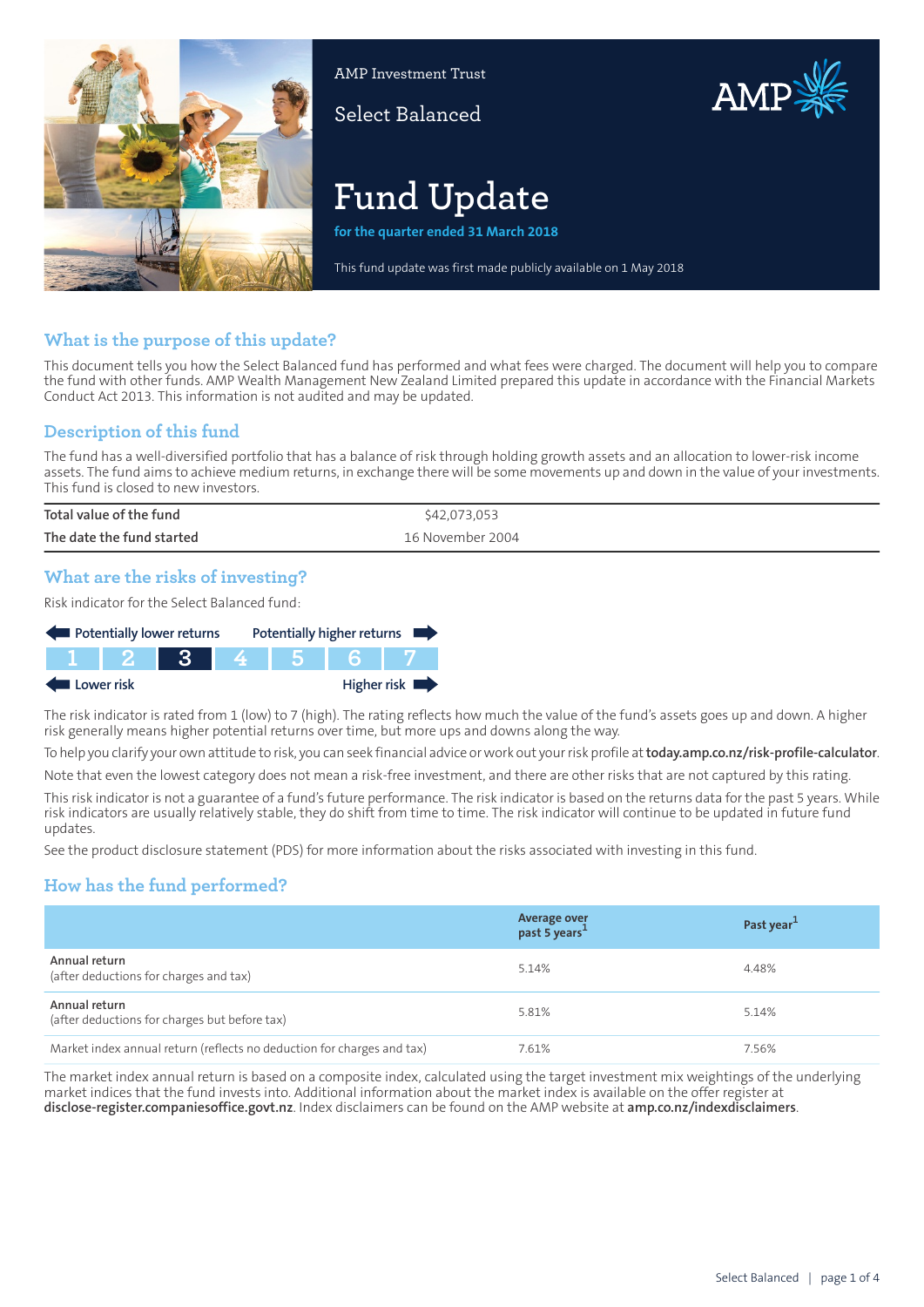### **Annual return graph**



Return

This shows the return after fund charges and tax for each of the last 10 years ending 31 March. The last bar shows the average annual return for the last 10 years, up to 31 March 2018.

**Important:** This does not tell you how the fund will perform in the future.

Returns in this update are after tax at the highest prescribed investor rate (PIR) of tax for an individual New Zealand resident. Your tax may be lower.

## **What fees are investors charged?**

Investors in the Select Balanced fund are charged fund charges. In the year to 31 March 2017 these were:

|                                             | % of net asset value                                                     |
|---------------------------------------------|--------------------------------------------------------------------------|
| Total fund charges                          | 2.15%                                                                    |
| Which are made up of -                      |                                                                          |
| Total management and administration charges | 2.15%                                                                    |
| Including -                                 |                                                                          |
| Manager's basic fee                         | 1.62%                                                                    |
| Other management and administration charges | 0.53%                                                                    |
| Total performance-based fees                | $0.00\%$                                                                 |
| <b>Other charges</b>                        | Dollar amount per investor or description<br>of how charge is calculated |
| .                                           |                                                                          |

NIL

Investors may also be charged individual action fees for specific actions or decisions (for example, for withdrawing from or switching funds). See the 'fees and other charges' document on the entry relating to the offer of interests in the AMP Investment Trust maintained on the offer register (**[disclose-register.companiesoffice.govt.nz](https://disclose-register.companiesoffice.govt.nz/)**) for more information about those fees.

Small differences in fees and charges can have a big impact on your investment over the long term.

## **Example of how this applies to an investor**

Craig had \$10,000 in the fund at the start of the year and did not make any further contributions. At the end of the year, Craig received a return after fund charges were deducted of \$448.00 (that is 4.48% of his initial \$10,000). Craig also paid \$0.00 in other charges. This gives Craig a total return after tax of \$448.00 for the year.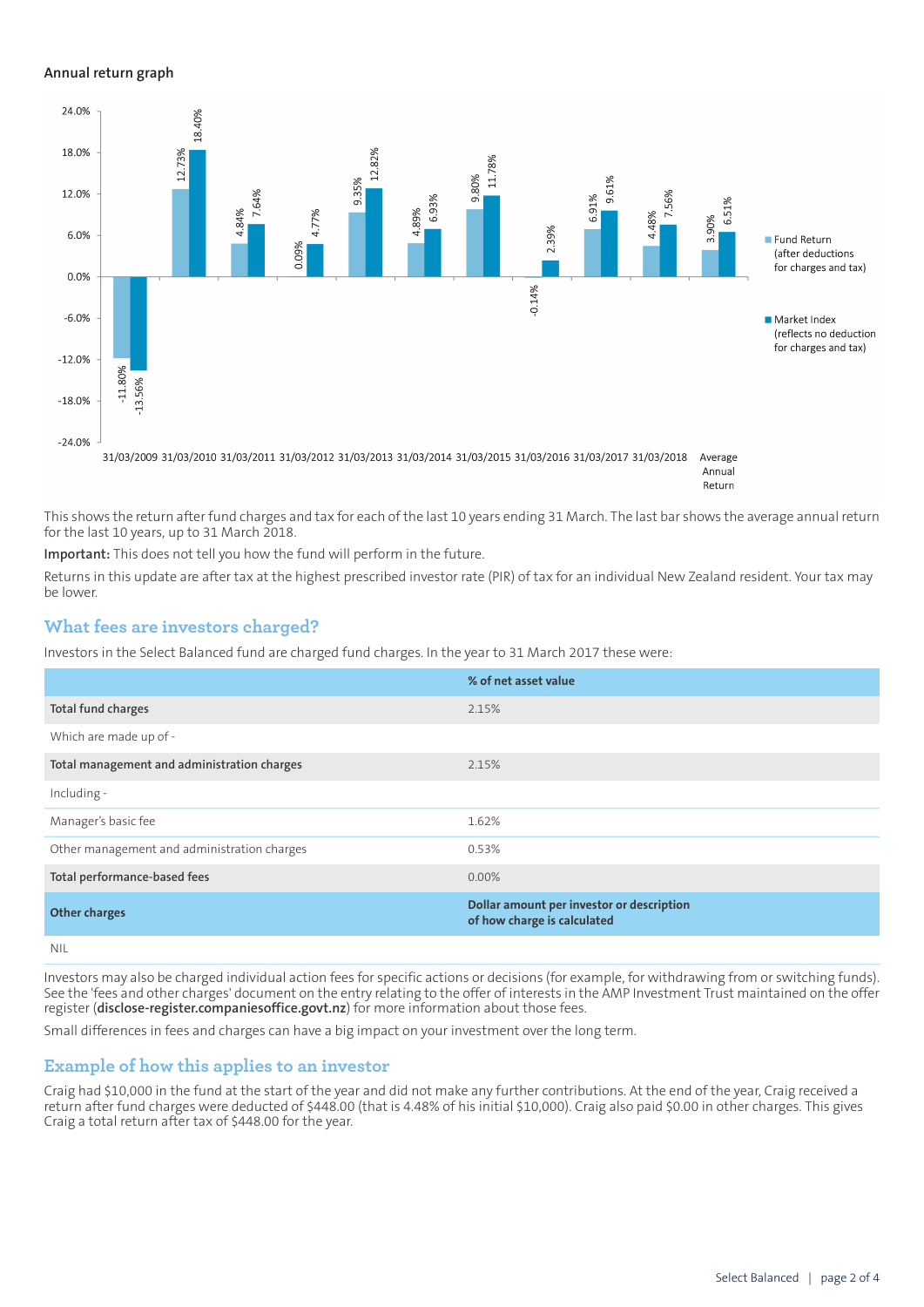# **What does the fund invest in?**

# **Actual investment mix<sup>2</sup>**

This shows the types of assets that the fund invests in.



## **Target investment mix**

This shows the mix of assets that the fund generally intends to invest in.

| <b>Asset Type</b>            | <b>Allocation</b> |
|------------------------------|-------------------|
| Cash and cash equivalents    | 10.00%            |
| New Zealand fixed interest   | 15.00%            |
| International fixed interest | 18.00%            |
| Australasian equities        | 16.00%            |
| International equities       | 33.00%            |
| Listed property              | 4.00%             |
| Unlisted property            | 0.00%             |
| Commodities                  | 0.00%             |
| Other*                       | 4.00%             |

\*Other consists of alternative assets (4.00%)

## **Top 10 investments<sup>2</sup>**

|    | <b>Name</b>                                             | Percentage<br>of fund<br>net assets | <b>Asset Type</b>          | Country     | <b>Credit rating</b><br>(if applicable) |
|----|---------------------------------------------------------|-------------------------------------|----------------------------|-------------|-----------------------------------------|
|    | Call Account (Westpac Banking Corporation Advance Acct) | 5.41%                               | Cash and cash equivalents  | New Zealand | $A-1+$                                  |
| 2  | Orbis Global Equity LE Fund                             | 2.93%                               | International equities     | Australia   | N/A                                     |
| 3  | Call Account (ANZ 32 Day Constant Maturity Date)        | 2.35%                               | Cash and cash equivalents  | New Zealand | $A-1+$                                  |
| 4  | Call Account (Rabobank Advance Account NZD)             | 2.10%                               | Cash and cash equivalents  | New Zealand | $A-1$                                   |
| 5  | New Zealand Government bond maturing 15 Apr 27          | 1.35%                               | New Zealand fixed interest | New Zealand | $AA+$                                   |
| 6  | New Zealand Government bond maturing 14 Apr 33          | 1.17%                               | New Zealand fixed interest | New Zealand | $AA+$                                   |
| 7  | a2 Milk Co Ltd                                          | 1.11%                               | Australasian equities      | New Zealand | N/A                                     |
| 8  | New Zealand Government bond maturing 15 May 21          | 0.87%                               | New Zealand fixed interest | New Zealand | $AA+$                                   |
| 9  | Fisher & Paykel Healthcare Corp                         | 0.80%                               | Australasian equities      | New Zealand | N/A                                     |
| 10 | ASB Bank Ltd note maturing 15 Jun 18                    | 0.74%                               | New Zealand fixed interest | New Zealand | $AA-$                                   |
|    |                                                         |                                     |                            |             |                                         |

The top 10 investments make up 18.83% of the fund.